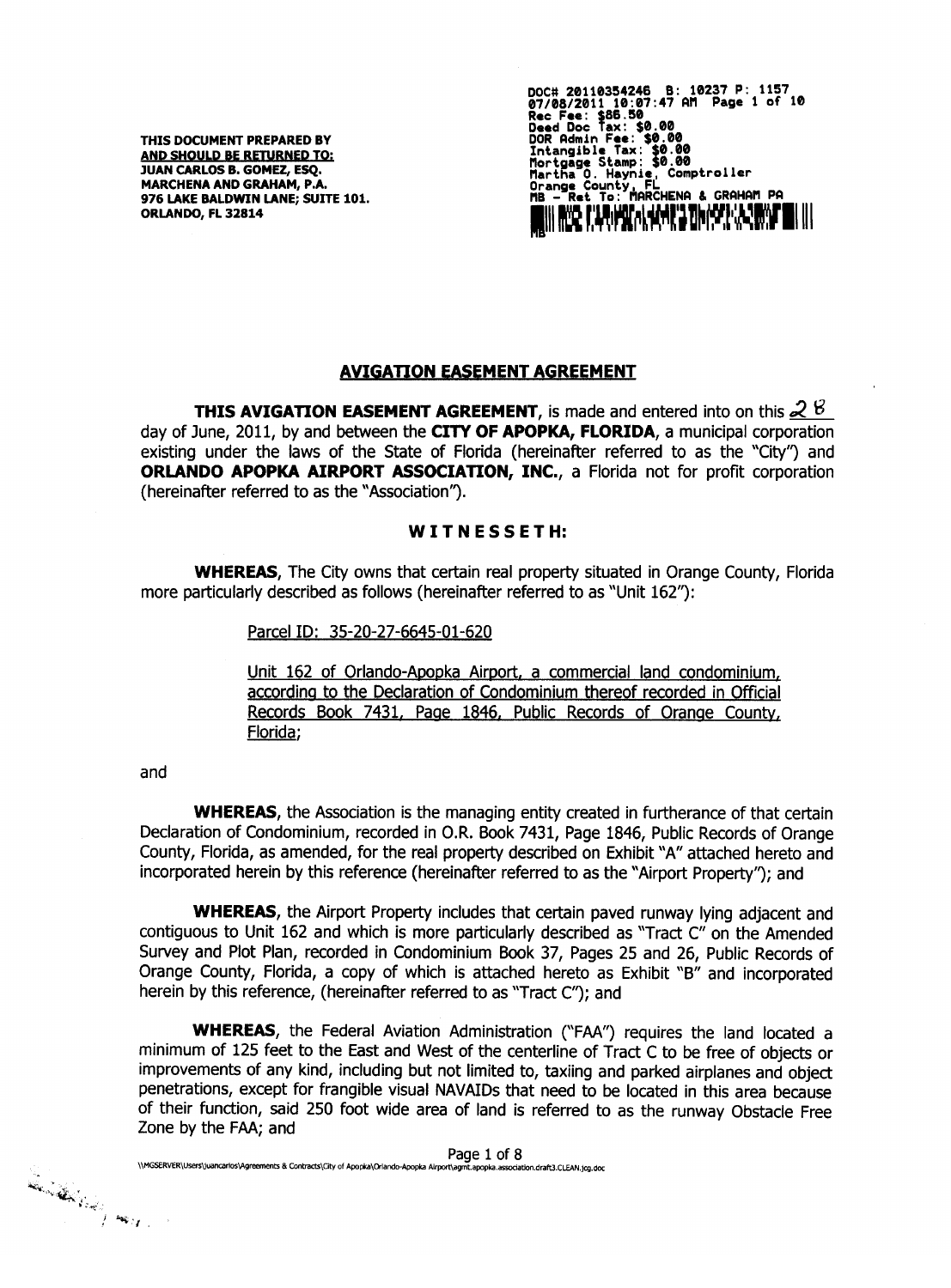**WHEREAS,** Unit 162 is situated within the Association's required runway Obstacle Free **Zone locatedto the EastofTractC; and**

**WHEREAS**, the Association has argued that Unit 162 is a common element of the Airport Property, not capable of private ownership, and Orlando Country Aviation Services, Inc., **the** previous owner of Unit 162 and the developer of the Airport Property (hereinafter the "Developer"), has disputed the Association's argument by claiming that Unit 162 is not a **common element of the Airport Property, but rather that it is a separate "Unit" which is capable of** private ownership; and

**WHEREAS**, the City, subject to the terms and conditions hereinafter set forth and to **resolve the above referenced dispute, agrees to grant the Association a nonexclusive avigation easement over Unit 162 for the purpose of allowingthe Associationto utilizeUnit 162 as a runway Obstacle Free Zone.** 

**NOW, THEREFORE, forand inconsiderationofthe mutual covenants hereincontained, and other good and valuableconsiderations,the receiptand sufficiencyof which are hereby acknowledged, the partieshereby agree as follows:**

- **1. Title of Unit 162.** The Association hereby acknowledges that the City is the fee simple title holder of Unit 162, and that Unit 162 is an individual Unit of the Asrophytic Property, capable of private ownership. The Association further Airport Property, capable of private ownership. **acknowledges that as of the date of thisAvigationEasement Agreement, Unit 162 iscurrenton allassessments,maintenance fees,and other charges due to the Association, and the Association has no claim against Unit 162 or the City for past due assessments, maintenance fees, or other charges.**
- **2. Grant of Easement by City. The Citydoes hereby grant and convey to the** Association, for the benefit of the Association, successors in title to the Airport **Property and its assigns, a nonexclusive easement over, to, from and across Unit** 162 which is located to the East of Tract C, for the express purpose of making **Unit 162 available to the Association as a runway Obstacle Free Zone as required by** the FAA (hereinafter referred to as the "OFZ Easement").
- **3. Assessments. As a conditionof conveying the OFZ Easement to the Association, the Association hereby agrees to timely pay for all condominium assessments imposed upon Unit 162 untilthe TerminationDate (as hereinafter defined).**
- **4. Maintenance. As a conditionof conveying the OFZ Easement to the Association, the Association hereby agrees to maintain Unit 162 and the improvements** located thereon in good repair and condition, at the Association's sole cost and expense, until the Termination Date (as hereinafter defined).
- 5. **Indemnity**. The Association agrees to and shall indemnify and hold the City **harmlessfrom and againstany and allcosts,losses,expenses or liabilities arising**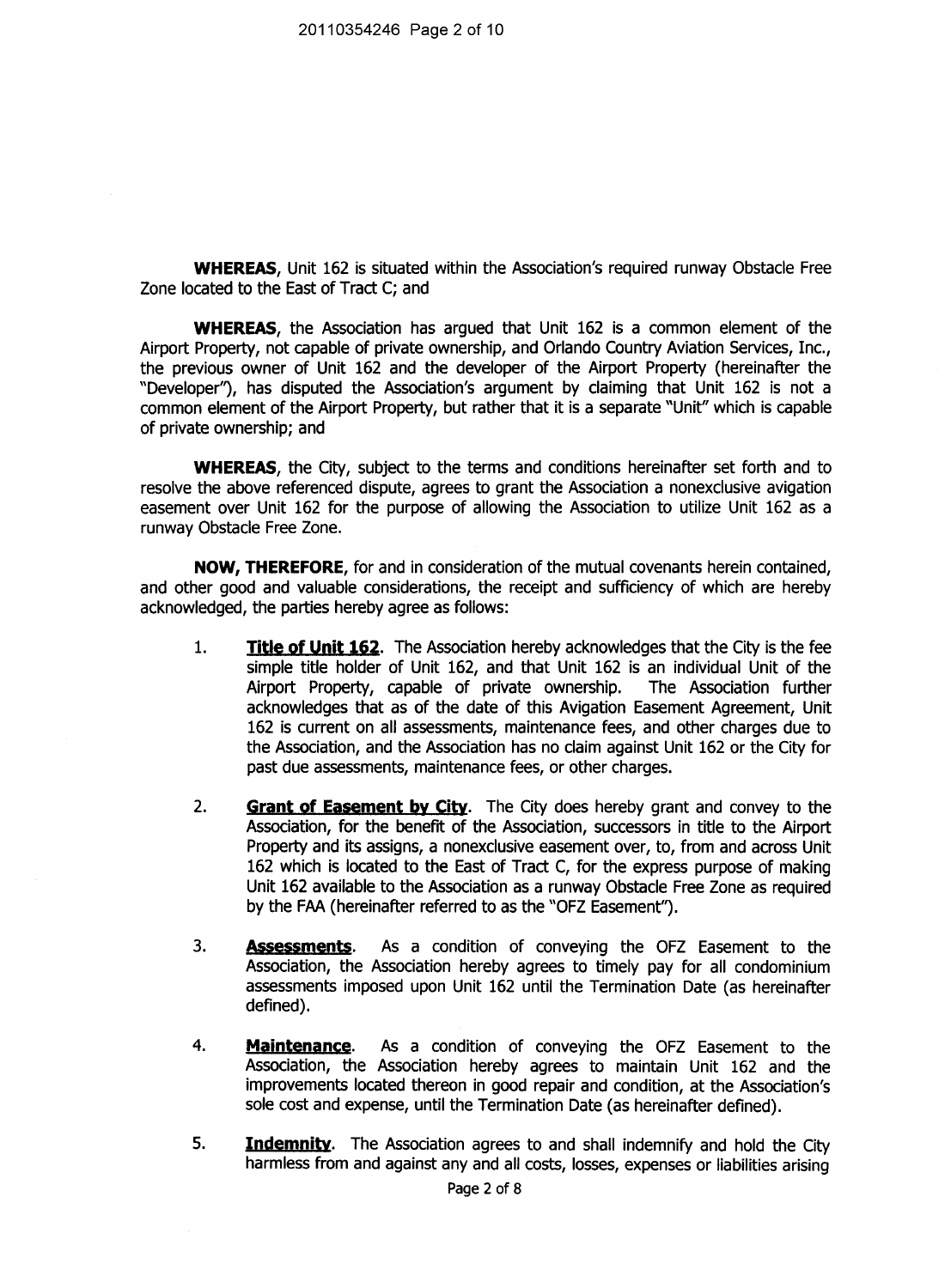**out** of or incurred in connection with use of the OFZ Easement area by it and its invitees, customers, employees, tenants, licenses, concessionaire, successors and assigns hereunder.

- **6. Term of Easement. The term of this Easement shallcommence upon recordation hereof, and shall terminate on the date upon which the Association shall permanently cease to use Tract C as an airport runway (hereinafter the "Termination Date"). The Associationshallbe deemed to have permanently ceased** using Tract C as an airport runway if Tract C is not available for use as an **airport runway for a period of 120 consecutive days.**
- **7.** Title Upon Termination of Easement. The Association acknowledges that as **of** the Termination Date, the City, or the then current owner of Unit 162 if other **than** the City, shall be the fee simple title holder of Unit 162, free of all claims by the Association for assessments, maintenance fees, and other charges associated **with** Unit 162. Commencing on the Termination Date, however, Unit 162 shall **be owned, used and occupiedby itsowner inaccordance withthe Declaration.**
- **8. Other Easements: Matter of Record. Itisexpresslyagreed and understood that the OFZ Easement hereby granted, together with all rights and privileges granted hereby,are and shallbe non-exclusive,and the Cityhereby reservefor itself,itssuccessorsand assigns,the rightto grant such other easements as it deems** desirable in, over, under, upon or across its property, provided that such **e** other easements shall not unreasonably interfere with the rights under the OFZ<br> **Easement** granted hereby. The City further agrees that any grant of an **Easement granted hereby. The City furtheragrees that any grant of an easement to itselfor another partywhich resultsina violationof applicableFAA and Federal Department of Transportation Authority ("FDOT'0 clearance requirements for the runway shall be deemed "per se" unreasonable. The City** further agrees that it shall not take any action or authorize any other party to **take** any action which would materially interfere with the rights of the Association under the OFZ Easement granted hereby. The rights of the **Association under the OFZ Easement granted hereby.** Association hereunder are subject to all matters (to the extent they are valid and **existing)** disclosed by the Public Records of Orange County, Florida which affect Unit 162 and other property owned by the City.
- 9. **Binding Effect.** The terms of this Easement Agreement shall run with Unit 162 and the Airport Property and shall be binding upon and inure to the benefit of **the parties hereto and their respective successors and assigns.**
- **10. Proposed Future Improvement of Tract "C". The Cityunderstandsthatthe** Association has intentions to make improvements to Tract C. The present plans **include re-grading the current runway, which may also require re-grading of Unit 162. Ifand when the Associationcommences these runway improvements, the City agrees that the scope of this Avigation Easement over Unit 162 shall include the right** to re-grade Unit 162, at the Association's expense, to accommodate **improvement** of the Tract C runway. Notwithstanding the foregoing, however, **prior to commencing any re-grading activities on Unit 162, the Association shall**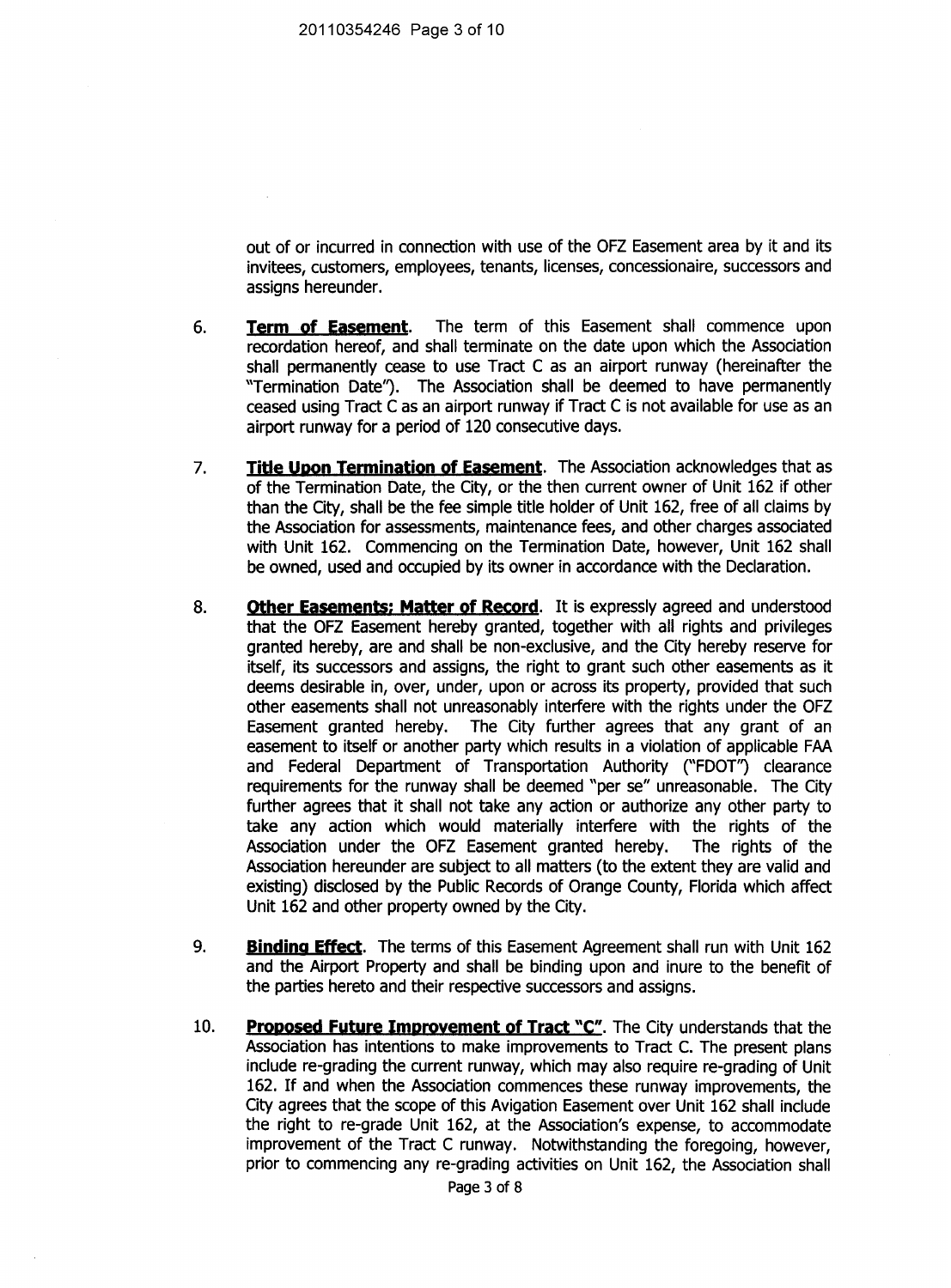be required to obtain the City's prior written consent, which consent will not be unreasonably withheld.

Disclaimer of Derivative Rights. No consent to the modification, from time 11. to time, or termination of the provisions of this Easement Agreement shall ever be required of any tenant, licensee or concessionaire as to any portion of either party's property; nor shall any such tenant, licensee or concessionaire or any employee, customer or business invitee of same, have any right to enforce any of the provisions herein.

## [SIGNATURE PAGE TO FOLLOW]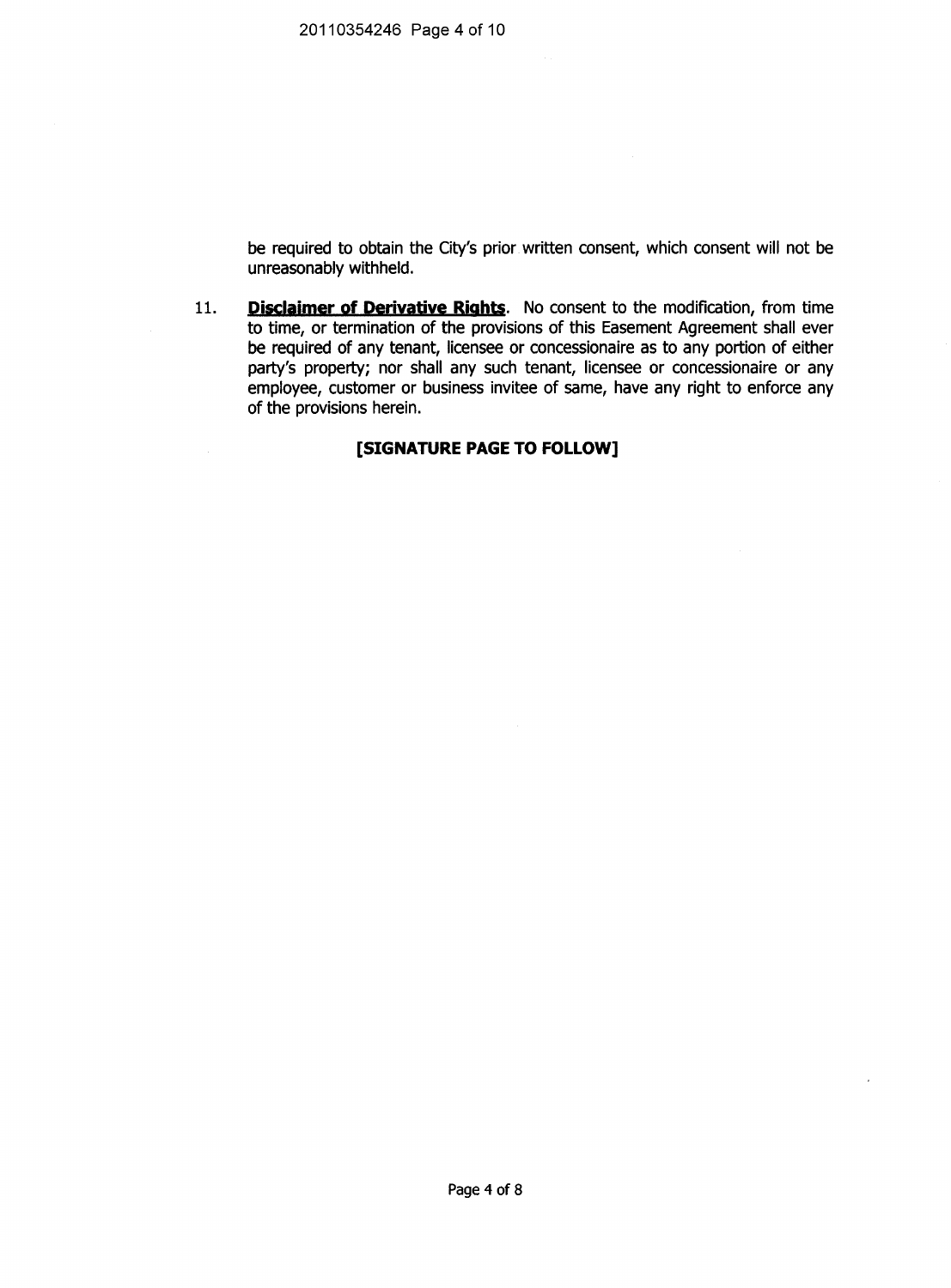IN WITNESS WHEREOF, the parties have executed this Avigation Easement Agreement in manner and form sufficient to bind them as of the date first above written.

Signed, sealed and delivered in the presence of Printed muru me: **Printed Name:** 

CITY OF APOPKA, FLORIDA Bv:

Richard Anderson Chief Administrative Officer

**STATE OF FLORIDA COUNTY OF ORANGE** 

Acknowledged and subscribed before me this  $24\frac{1}{2}$  day of June 2011 by Richard Anderson, as the Chief Administrative Officer of the City of Apopka, Florida, a Florida municipal corporation existing under the laws of the State of Florida, who is personally known to me.



|  | <b>JANICE G. GOEBEL</b><br>Commission # DD 939213<br>Expires December 11, 2013<br>Bonded Thru Troy Fain Insurance 800-385-7019 |  |
|--|--------------------------------------------------------------------------------------------------------------------------------|--|
|--|--------------------------------------------------------------------------------------------------------------------------------|--|

otary Public-State of Florida Printed Name: JANICE G GOEBEL

My Commission Expires:  $12-11-2013$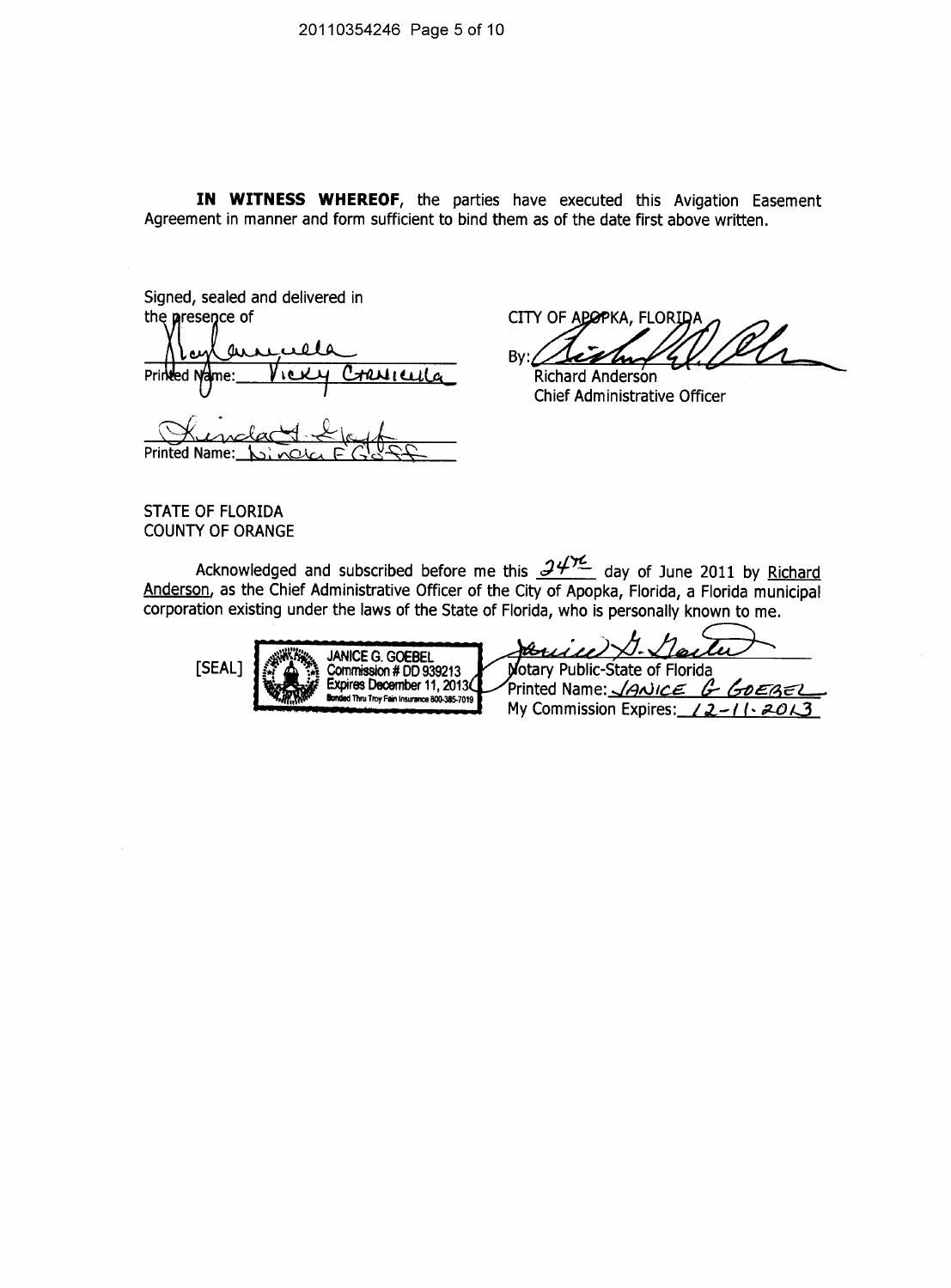$\mathsf{Printed Name: } \mathcal{A}_{\leq \mu} \land \mathcal{A}_{\mathcal{A}} \land \mathcal{A}_{\mathcal{A}} \land \mathcal{A}_{\mathcal{A}} \quad \mathsf{Printed Name: }$ 

**PrintedName: E - OR L1)A Av-RC**

**ORLANDO APOPKA AIRPORT ASSOCIATION, INC.**

By:  $<sup>n</sup>$ *G*  $\sim$   $k\alpha$ .</sup> **Title: President**

**STATE OF FLORIDA COUNTY OF ORANGE**

**Acknowledged and subscribedbeforeme this 3 - day of June 2011 by TTRrkleas** as the President of Orlando Apopka Airport Association, Inc., a Florida not for **profit corporation, who is personally known to me or who produced <b>DLA M U A -A C -L** C **as identification.**

E. Dans Weaver

**[SEAL] Notary Public-Stateof Florida PrintedName: E. A\*ryt1-4 4 40 My Commission Expires:**

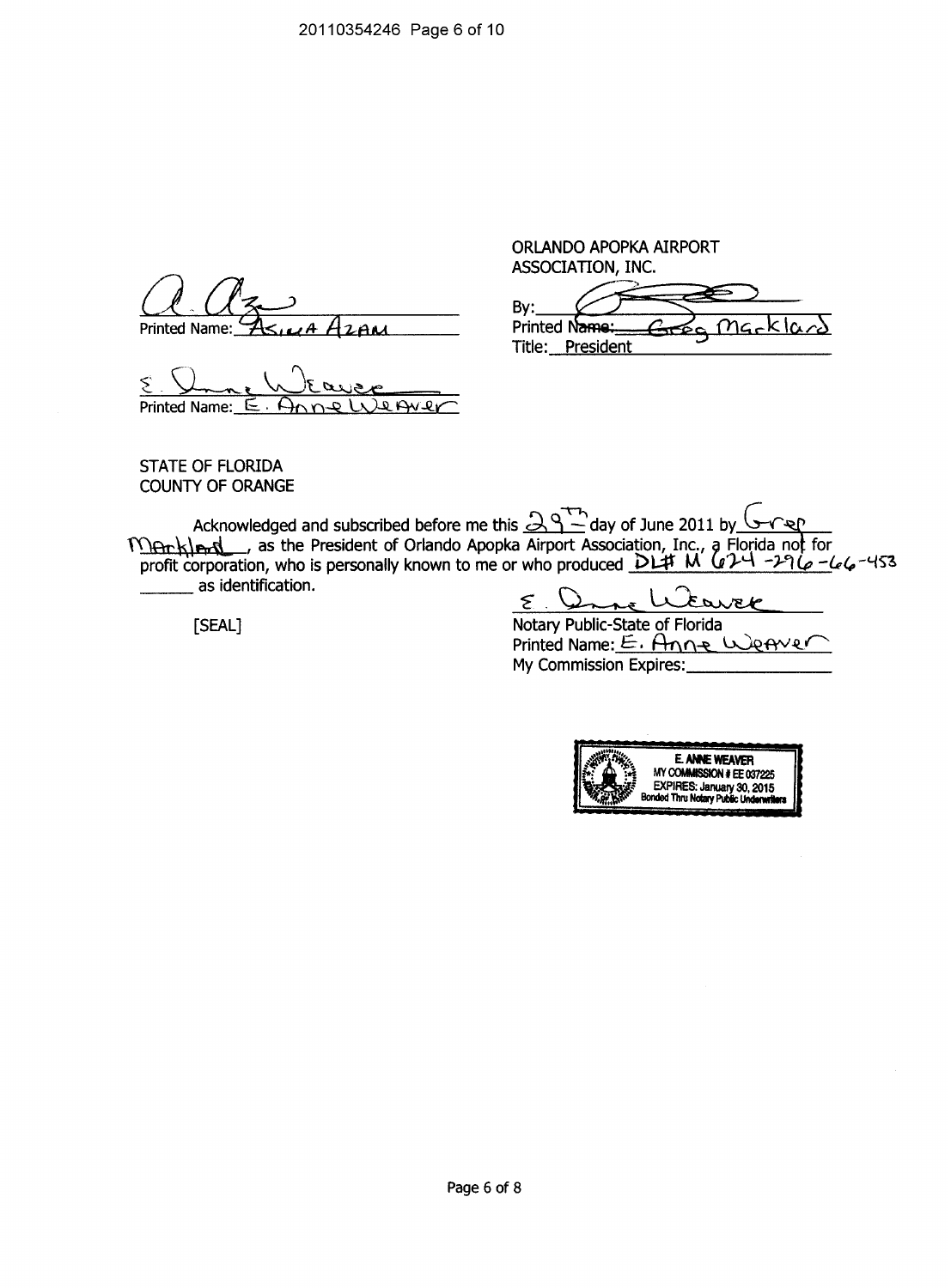## **EXHIBIT A**

#### **LEGAL DESCRIPTION**

# ORLANDO COUNTRY AIRPORT, A CONDOMINIUM SECTION 35, TOWNSHIP 20 SOUTH, RANGE 27 EAST THE CITY OF APOPKA, ORANGE COUNTY, FLORIDA

#### DESCRIPTION:

Commence at the Southwest corner of the Northwest 1/4 of the Southeast 1/4 of Section 35, Township 20 South, Range 27 East, Orange County, Florida and run N 0°54'22"E along the West line of the Northwest 1/4 of the Southeast 1/4 of said Section 35, 60.00 feet to the Point of Beginning: thence continue N 0°54'31" E along said West line, 1251.37 feet to the Northwest corner of the Northwest 1/4 of the Southeast 1/4 of said Section 35; thence run N 86°06'12"W along the South line of the Northwest 1/4 of said Section 35, 330.00 feet; thence run N 0°54'18"E 1646.44 feet; thence run S 86°23'29"E 330.02 feet to a point on the West line of the Northeast 1/4 of said Section 35; thence run N 0°54'31"E along said West line, 98.17 feet; thence run N 27°21'14"W 651.26 feet to a point on the North line of Lot II of LAKEVIEW GARDENS, according to the plat thereof as recorded in Plat Book K, Page 26 of the Public Records of Orange County, Florida; thence run S 86°40'18"E along said North line, 261.61 feet to a point on the Westerly right-of-way line of the CSX Railroad, said point being on a curve concave Southwesterly having a radius of 5699.65 feet, a chord of 213.55 feet and a chord bearing of S 29°04'25"E; thence run Southeasterly along said curve and right-of-way line, 213.57 feet to the end of said curve; thence run S 28°00'01"E along said right-of-way line, 2605.64 feet to a point on the East line of the Northwest 1/4 of the Southeast 1/4 of said Section 35; thence run S 0°56'14"W along said East line and right-of-way line, 62.00 feet thence run S 28°00'01"E along said right-of-way line, 931.77 feet; thence leaving said right-of-way line run N 86°09'03"W 451.42 feet to a point on the East line of the Northwest 1/4 of the Southeast 1/4 of said Section 35; thence run S 0°56'14"W along said East line, 306.96 feet; thence run N 86°10'29"W 1320.47 feet to the Point of Beginning: Containing 3869897.98 Square Feet or 88.8406 Acres.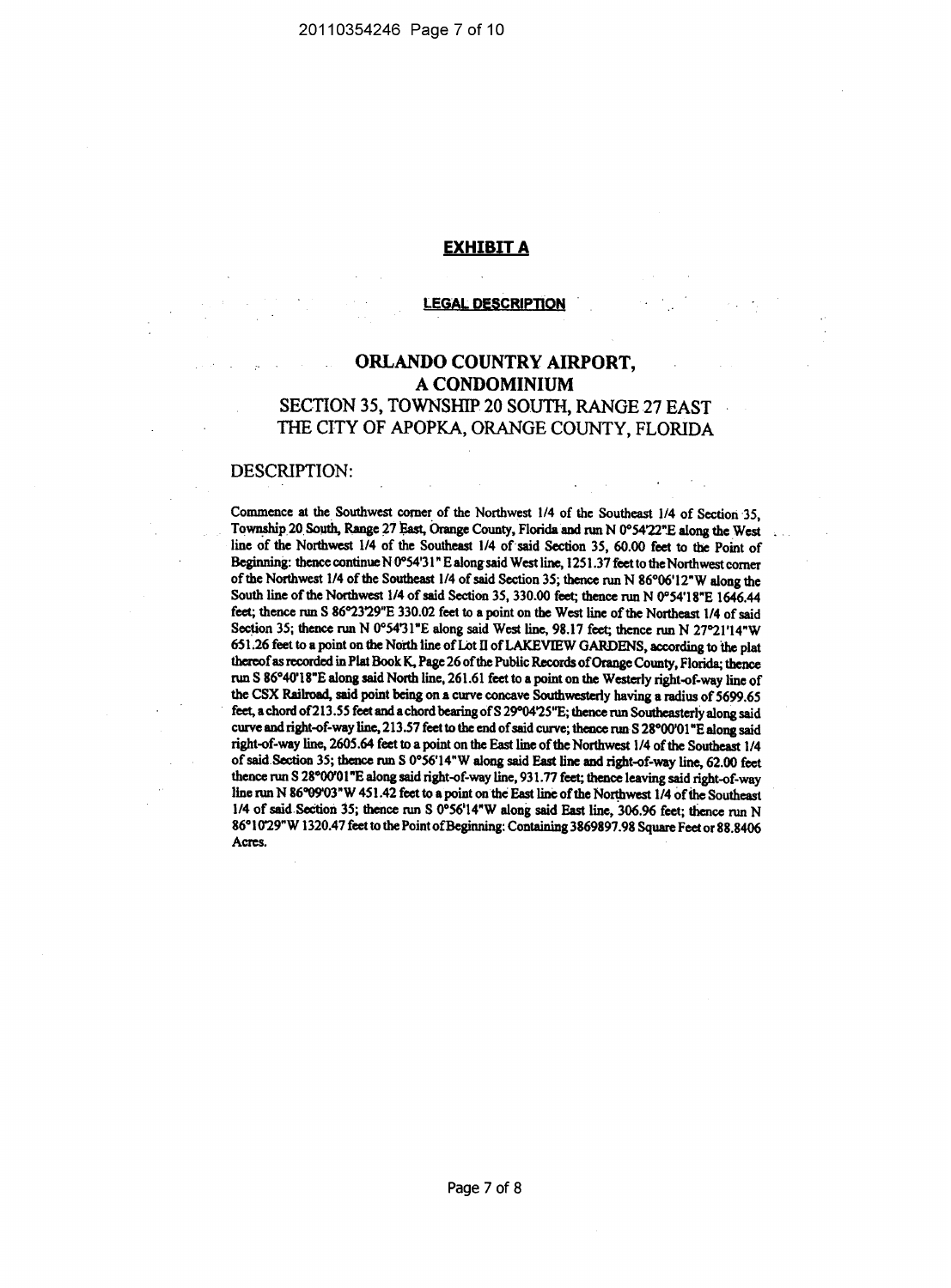20110354246 Page 8 of 10

# **EXHIBIT B**

[Insert Amended Plot Plan]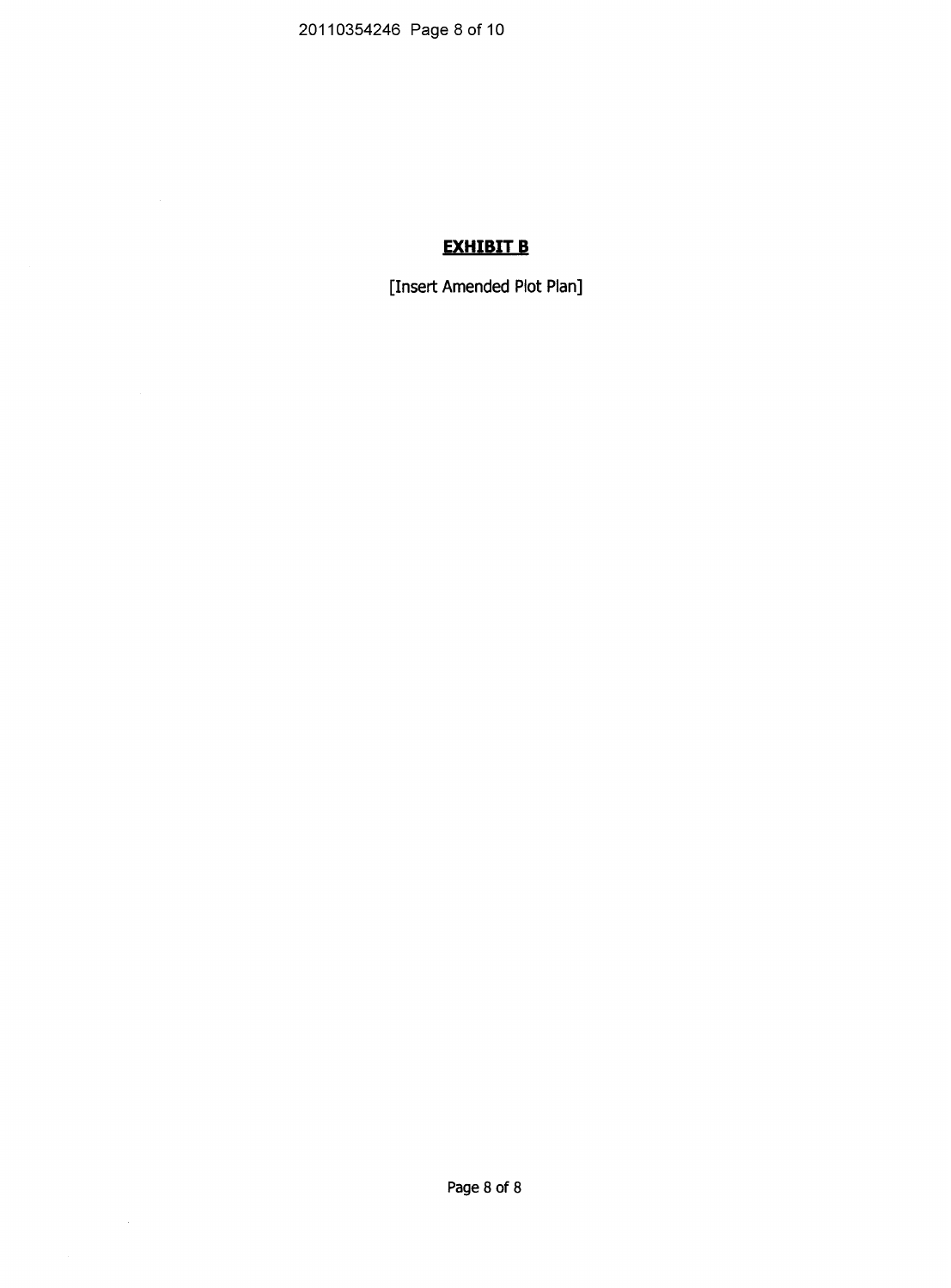



Page 1 of 2